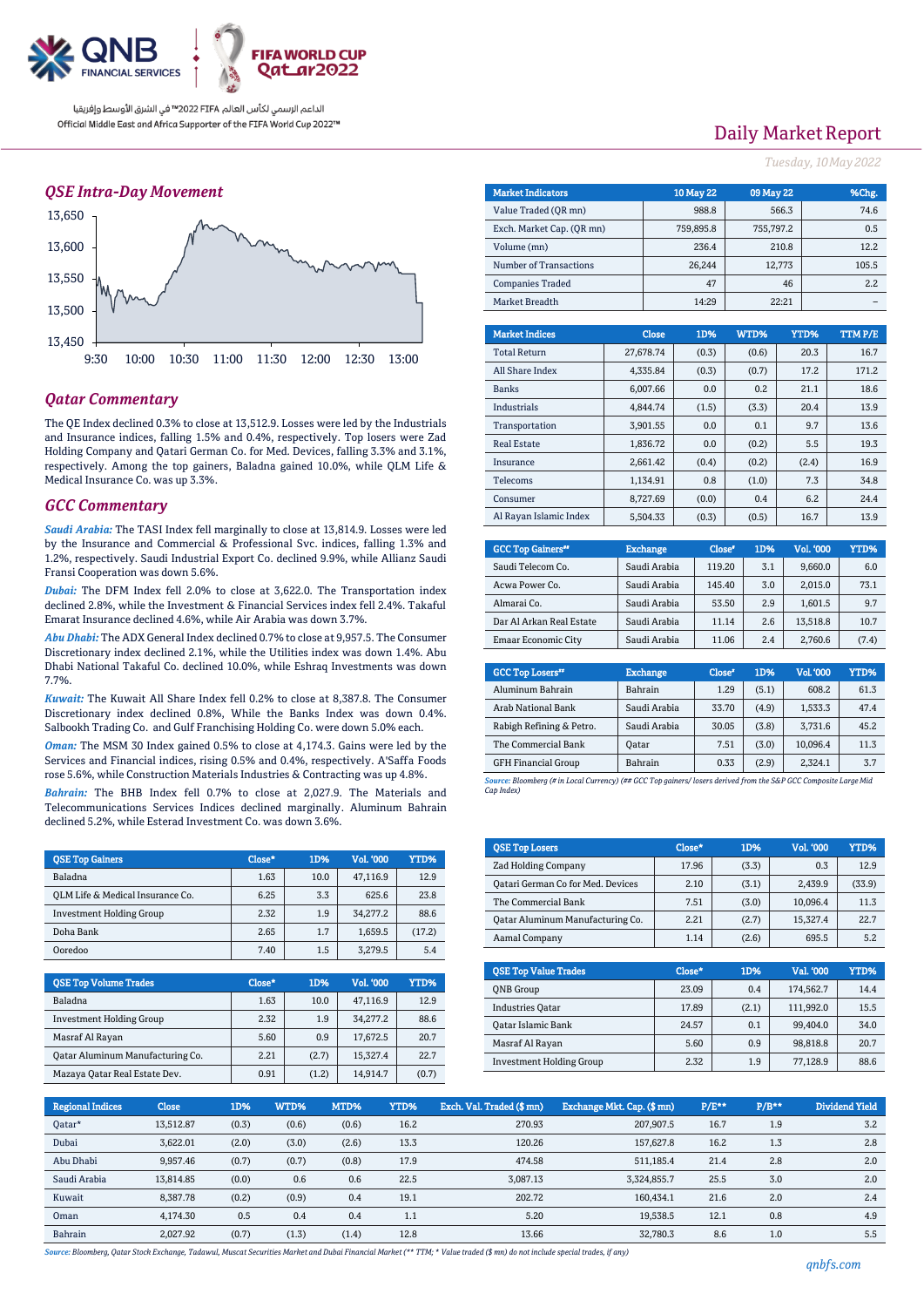

# Daily Market Report

#### *Tuesday, 10May2022*

#### *Qatar Market Commentary*

- The QE Index declined 0.3% to close at 13,512.9. The Industrials and Insurance indices led the losses. The index fell on the back of selling pressure from Qatari, GCC and Arab shareholders despite buying support from Foreign shareholders.
- Zad Holding Company and Qatari German Co. for Med. Devices were the top losers, falling 3.3% and 3.1%, respectively. Among the top gainers, Baladna gained 10.0%, while QLM Life & Medical Insurance Co. was up 3.3%.
- Volume of shares traded on Monday rose by 12.2% to 236.4mn from 210.8mn on Sunday. Further, as compared to the 30-day moving average of 233.9mn, volume for the day was 1.1% higher. Baladna and Investment Holding Group were the most active stocks, contributing 19.9% and 14.5% to the total volume, respectively.

| <b>Overall Activity</b>        | Buy %* | Sell %* | Net (QR)          |
|--------------------------------|--------|---------|-------------------|
| Qatari Individuals             | 26.25% | 33.79%  | (74,644,991.7)    |
| <b>Oatari Institutions</b>     | 18.05% | 25.02%  | (68,901,486.0)    |
| Oatari                         | 44.30% | 58.81%  | (143, 546, 477.7) |
| <b>GCC</b> Individuals         | 0.39%  | 0.39%   | (5,523.5)         |
| <b>GCC</b> Institutions        | 2.76%  | 3.57%   | (8,004,388.5)     |
| GCC                            | 3.14%  | 3.95%   | (8,009,912.1)     |
| Arab Individuals               | 7.44%  | 7.51%   | (706, 536.9)      |
| Arab Institutions              | 0.01%  | 0.50%   | (4,839,950.0)     |
| Arab                           | 7.45%  | 8.01%   | (5,546,486.9)     |
| Foreigners Individuals         | 1.96%  | 2.14%   | (1,798,281.9)     |
| <b>Foreigners Institutions</b> | 43.15% | 27.08%  | 158,901,158.6     |
| <b>Foreigners</b>              | 45.11% | 29.22%  | 157,102,876.7     |

*Source: Qatar Stock Exchange (\*as a % of traded value)*

### *Earnings Releases and Global Economic Data*

#### Earnings Releases

| Company                                    | <b>Market</b> | Currency   | <b>Revenue</b><br>$(mn)$ 102022 | % Change<br>YoY | <b>Operating Profit</b><br>$(mn)$ 102022 | % Change<br>YoY | <b>Net Profit</b><br>$(mn)$ 102022 | % Change YoY |
|--------------------------------------------|---------------|------------|---------------------------------|-----------------|------------------------------------------|-----------------|------------------------------------|--------------|
| Jarir Marketing Co.                        | Saudi Arabia  | SR         | 2,286.9                         | $-9.6%$         | 267.9                                    | $-6.2%$         | 251.3                              | $-6.1%$      |
| Seera Group Holding                        | Saudi Arabia  | <b>SR</b>  | 493.0                           | 165.1%          | (55.0)                                   | N/A             | (63.0)                             | N/A          |
| Wafrah For Industry & Development Co.      | Saudi Arabia  | <b>SR</b>  | 34.6                            | 60.2%           | 7.1                                      | 1327.5%         | 6.2                                | N/A          |
| Umm Al-Oura Cement Co.                     | Saudi Arabia  | <b>SR</b>  | 65.6                            | $-27.4%$        | 19.8                                     | $-47.7%$        | 13.8                               | $-55.4%$     |
| Al Rajhi Company for Cooperative Insurance | Saudi Arabia  | <b>SR</b>  | 789.7                           | 6.8%            | N/A                                      | N/A             | 80.8                               | $-15.9%$     |
| Halwani Bros. Co.                          | Saudi Arabia  | SR         | 301.5                           | 5.2%            | 30.7                                     | $-11.3%$        | 19.7                               | $-22.4%$     |
| <b>United Foods Company</b>                | Dubai         | <b>AED</b> | 195.9                           | 39.0%           | N/A                                      | N/A             | 8.2                                | $-0.4%$      |
| Agthia Group                               | Abu Dhabi     | <b>AED</b> | 1,053.1                         | 58.2%           | 101.9                                    | 104.5%          | 82.2                               | 65.8%        |
| Al Khaleej Investment                      | Abu Dhabi     | AED        | 4.2                             | $-0.3%$         | N/A                                      | N/A             | (5.5)                              | N/A          |

*Source: Company data: DFM, ADX, MSM, TASI, BHB. (#Values in Thousands, \*Financial for 1Q2022)*

#### Global Economic Data

| <b>Date</b> | <b>Market</b> | <b>Source</b>                         | <b>Indicator</b>                 | Period | <b>Actual</b>        | Consensus | <b>Previous</b> |
|-------------|---------------|---------------------------------------|----------------------------------|--------|----------------------|-----------|-----------------|
| 05/09       | <b>US</b>     | U.S. Census Bureau                    | Wholesale Inventories MoM        | Mar F  | 2.30%                | 2.30%     | 2.30%           |
| 05/09       | <b>US</b>     | U.S. Census Bureau                    | <b>Wholesale Trade Sales MoM</b> | Mar    | 1.70%                | 1.80%     | 1.70%           |
| 05/09       | France        | Ministry of the Economy, France       | <b>Trade Balance</b>             | Mar    | $-12374m$            | $-11190m$ | $-10360m$       |
| 05/09       | France        | <b>Banque De France</b>               | <b>Current Account Balance</b>   | Mar    | $-3.2b$              | N/A       | $-1.1b$         |
| 05/09       | China         | National Bureau of Statistics         | <b>Trade Balance</b>             | Apr    | \$51.12 <sub>b</sub> | \$53.45b  | \$47.38b        |
| 05/09       | China         | National Bureau of Statistics         | <b>Exports YoY</b>               | Apr    | 3.90%                | 2.70%     | 14.70%          |
| 05/09       | China         | National Bureau of Statistics         | <b>Imports YoY</b>               | Apr    | 0.00%                | $-3.00%$  | $-0.10%$        |
| 05/09       | China         | <b>Customs General Administration</b> | <b>Exports YoY CNY</b>           | Apr    | 1.90%                | 3.10%     | 12.90%          |
| 05/09       | China         | <b>Customs General Administration</b> | <b>Imports YoY CNY</b>           | Apr    | $-2.00\%$            | $-3.30%$  | $-1.70%$        |
| 05/09       | China         | <b>Customs General Administration</b> | <b>Trade Balance CNY</b>         | Apr    | 325.08b              | 339.48b   | 300.58b         |

*Source: Bloomberg (s.a. = seasonally adjusted; n.s.a. = non-seasonally adjusted; w.d.a. = working day adjusted)*

#### *Qatar*

- AM Best reaffirms the credit rating of Qatar General Insurance & Reinsurance Co. – Qatar General Insurance and Reinsurance Company disclosed that "AM Best" reaffirmed the Financial Strength Rating of B++ (Good) and the Long-Term Issuer Credit Rating of "bbb". The outlook of these credit ratings is negative. "AM Best" assured the strength of the company's consolidated balance sheet as very strong, as well as its adequate operating performance, and appropriate enterprise risk management. (QSE)
- Ezdan Holding Group announces Chairman and Vice Chairman of its Board of Directors – The new Board of Directors of Ezdan Holding Group met on 09/05/2022 and elected from among its members the following: 1) Sheikh Thani bin Abdullah Thani Al Thani- representing of Al Sarh

Business Company as Chairman of the Board of Directors 2) Sheikh Khalifa Thani Abdullah Al Thani - representing of Tadawul Trading Group as Vice Chairman of the Board of Directors. (QSE)

- Qatari German Co. for Medical Devices to hold its investor's relation conference call on May 11 to discuss the financial results – Qatari German Co. for Medical Devices announced that the conference call with the Investors to discuss the financial results for the Quarter 1 2022 will be held on 11/05/2022 at 01:30 PM, Doha Time. (QSE)
- Investment Holding Group reveals Al Maha Island Investment Holding Group, rolled out plans for its latest entertainment and leisure destination that will transform Qatar tourism. Al Maha Island is set to become a hotspot for Qatar tourism - attracting over 1.5mn visitors per year. The island is located in Lusail near Place Vendome mall and linked to the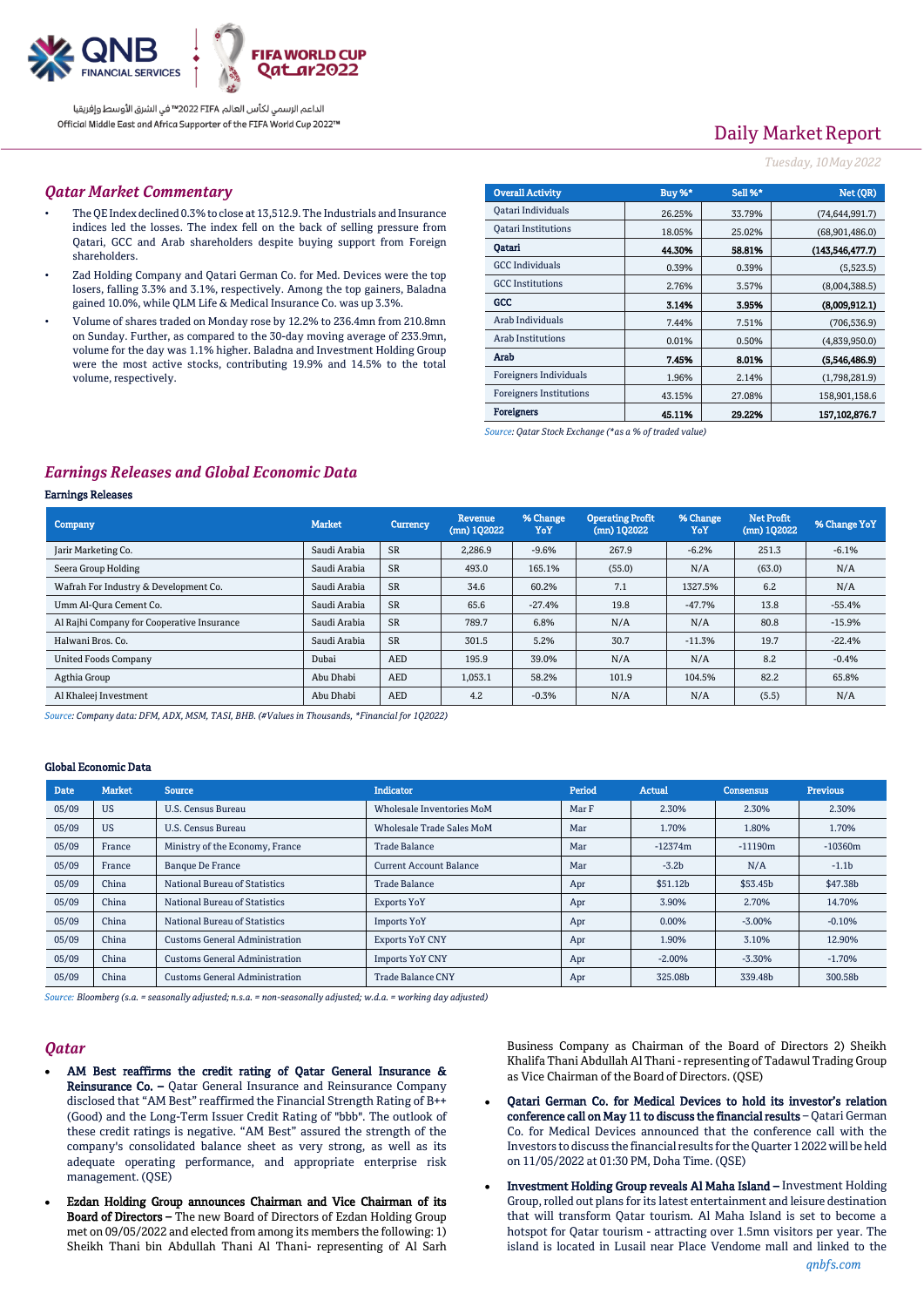

mainland via a causeway. The world-class project is led by the association of Investment Holding Group subsidiary, Elegancia, and IMG, in collaboration with Qatar Tourism Authority. "This project is a unique attraction, expected to attract tourists from around the world, while being especially popular with citizens and residents of the GCC countries in the region" said Henrik Christiansen, Group Chief Executive Officer. (Bloomberg)

- Qatar regarded as the world's fastest-growing luxury market Qatar's luxury goods market, which has been valued at \$1.84bn and is expected to grow at a healthy CAGR of 2.55% in the forecast period 2019-2024, is regarded as the world's fastest-growing luxury market, according to a report by Mordor Intelligence. Qataris are also considered as the biggest buyers of goods in the Middle East, said the report, which reiterated Qatar's majority stake in the Italian fashion brand Valentino as well as the landmark department stores Harrods and Printemps in London and Paris, in addition to developing its own luxury label Qela. With a number of shopping malls being improved and launched in the run-up to the FIFA World Cup 2022, such as the opening of the Palace Vendome recently, the country's luxury industry poses a huge potential to further grow. Aside from investments made by the Qatari sovereign wealth fund Qatar Investment Authority (QIA) in global luxury brands, individual Qataris and other Qatar-based entrepreneurs are also investing in luxury markets both locally and internationally. (Peninsula Qatar)
- HIA receives 7.14mn passengers in Q1 As the official airport partner for the FIFA World Cup Qatar 2022 and contender for the SKYTRAX World's Best Airport 2022, Hamad International Airport (HIA) has witnessed a strong increase in passenger traffic, with a 162% surge in first quarter compared to the same period in 2021. HIA served a total of 7.14mn passengers in the first quarter of 2022, with 2,163,086 passengers in January, 2,168,265 passengers in February and 2,812,874 passengers in March 2022. It also introduced three new passenger destinations in Q1 2022 to the 153 destinations the airport currently serves. (Peninsula Qatar)
- QNB Group, Commercial Bank brokerages more than double share trade turnover in January-April – The brokerage subsidiaries of QNB Group and Commercial Bank witnessed more than doubling of its share trade turnover year-on-year during the first four months of this year, according to Qatar Stock Exchange data. The Group Securities, QNB Financial Services and CBQIS together accounted for more than 80% of the share trade turnover of the brokerages on the QSE during the review period. The Group Securities' share stood at 40.44% in January-April 2022 compared to 45.65% the previous-year period. Its trading turnover surged 38.27% year-on-year to QR53.18bn. The transactions through it expanded 20.89% to 1.06mn even as volumes shrank 5.97% to 23.14mn equities at the end of April 30. QNB subsidiary QNBFS' trade turnover amounted to QR37.24bn, which constituted 28.31% of the total traded value during January-April against 21.59% in the year-ago period. The turnover more than doubled year-on-year as volumes zoomed 28.98% to 5.43mn stocks on more-than- doubled transactions to 934,920 in the review period. CBQIS, the stock broking arm of Commercial Bank, accounted for 11.88% of trade turnover compared to 9.11% during January-March 2021. The brokerage house's trade turnover more than doubled year-on-year to QR15.63bn as volumes shot up 77.29% to 3.67mn shares and deals by 63.98% to 325,599 in the review period. CBQIS last year launched its margin trading product, becoming the first bank brokerage subsidiary in Qatar to launch such a product. The Qatar Financial Market Authority had approved the Group Securities and CBQIS as liquidity providers, while saying other licenses were on the pipeline. In May 2013, the financial market regulator had approved the liquidity provision scheme that can be carried out by the financial services firms. (Gulf-Times)
- Qatar's first gems and metals calibration laboratory opens Qatar Chamber Chairman Sheikh Khalifa bin Jassim Al Thani inaugurated the first of its kind laboratory in the state for gems and metals calibration. Held on the sidelines of the 18th edition of the Doha Jewelry and Watches Exhibition (DJWE 2022), the lab's opening ceremony was attended by Sheikh Mansour bin Khalifa Al Thani, CEO of Qatar Museums Ahmed Al Namla and QC board member Mohamed Al Obaidly, as well as founders of the lab Enas Mohamed and Ahmed Al Obaidly. The laboratory aims to

## Daily Market Report

*Tuesday, 10May2022*

calibrate minerals and precious stones, examine, and classify diamonds, and ensure their quality and purity. Commenting of this event, Sheikh Khalifa stressed the importance of opening the laboratory, noting that it makes Qatar the first country in the Arab world in educating the public about the importance of diamond classification, and combating fraud in this important field. (Peninsula Qatar)

- MoF takes part in 65th GCC Undersecretaries of Ministries of Finance Committee meeting – The Ministry of Finance (MoF) participated in the 65th meeting of the GCC Undersecretaries of Ministries of Finance Committee, preparatory to the 116th meeting of the Financial and Economic Cooperation Committee, which was held at the headquarters of the Councils General Secretariat in Riyadh, the sisterly Kingdom of Saudi Arabia. The Ministry was represented in the meeting by the Undersecretary of the Ministry of Finance HE Khalaf bin Ahmed Al Mannai. Their Excellencies the undersecretaries of the ministries of finance in the GCC states discussed, during the meeting, a number of topics, including the recommendations submitted by the GCC Central Bank Governors Committee, the GCC Customs Union Authority, the Committee of Heads and Directors of Tax Administrations in the GCC countries, the Gulf Common Market Committee, and the developments of the program to achieve economic unity among the GCC countries by 2025, as well as a number of topics on the agenda. (Peninsula Qatar)
- Qatar Airways returns to Arabian Travel Market; to showcase best products in Dubai – Qatar Airways is participating at Arabian Travel Market (ATM), which is taking place in Dubai until May 12. Following the Covid-19 pandemic ease of restrictions, the national carrier will showcase the 'World's Best Business Class Seat', the multi award-winning 'Qsuite' and a virtual reality experience of Hamad International Airport, recently voted the 'Best Airport in the World'. Qatar Airways is "strongly positioned" to continue to lead the global recovery of the aviation industry – the 'World's Best Airline' operates from the 'World Best Airport' as voted by Skytrax. It has introduced new routes as part of a robust growing network, stronger partnerships agreements with Alaska Airlines, American Airlines and JetBlue in place, membership of the leading global oneworld alliance and a new loyalty programme currency with Avios. The national carrier operated the world's first fully vaccinated flight and becoming the first global airline in the world to achieve a five star Covid-19 Airline Safety Rating from Skytrax. (Gulf-Times)
- Baker: DJWE attracts global luxury brands and industry experts In a statement, Chairman of Qatar Tourism and Qatar Airways Group Chief Executive Akbar Al Baker said, "For nearly two decades, DJWE has successfully attracted a growing number of global luxury brands and industry experts, cementing its position as the only business-to consumer show of its kind in the region, directly connecting brands with customers." "As the global tourism and travel sector works on its recovery from the events of the past two years, hosting DJWE is particularly special this year as we can once again welcome customers from around the world for this spectacular event. Exhibitions such as DJWE serve to energize multiple private sector players such as travel, hospitality, food & beverage, retail, and event organizers." The glittery exhibition promises to provide international, regional, and local brands a networking platform for companies and visitors in Qatar. In addition, DJWE's workshops and sideline events are designed to allow industry experts and specialists to connect with buyers and learn more about the preferences of their customers in the region. The Gems and Metals Calibration Lab will also be present to guide buyers and raise awareness on the importance of grading diamonds, tackling fraud, and purchasing products that adhere to international standards. Bringing new brands, limited edition collections and extraordinary showpieces, this year's big nine include AlFardan Jewellery, Ali Bin Ali Luxury, Al Majed Jewellery, Al Muftah Jewellery, Amiri Gems, Blue Salon, Bvlgari, Fifty One East and Louis Vuitton. In addition, as the country gears up to host the first-ever World Cup tournament in the Middle East, Al Majed Jewelry has been named the official luxury jewelry and accessories maker for the FIFA World Cup 2022. Its special collection of football-inspired pieces will be revealed for the first time ever at DJWE. (Qatar Tribune)
- Al-Sulaiti leads Qatar delegation to 'Future Aviation Forum' in Riyadh Qatar is participating in the 'Future Aviation Forum', organized under the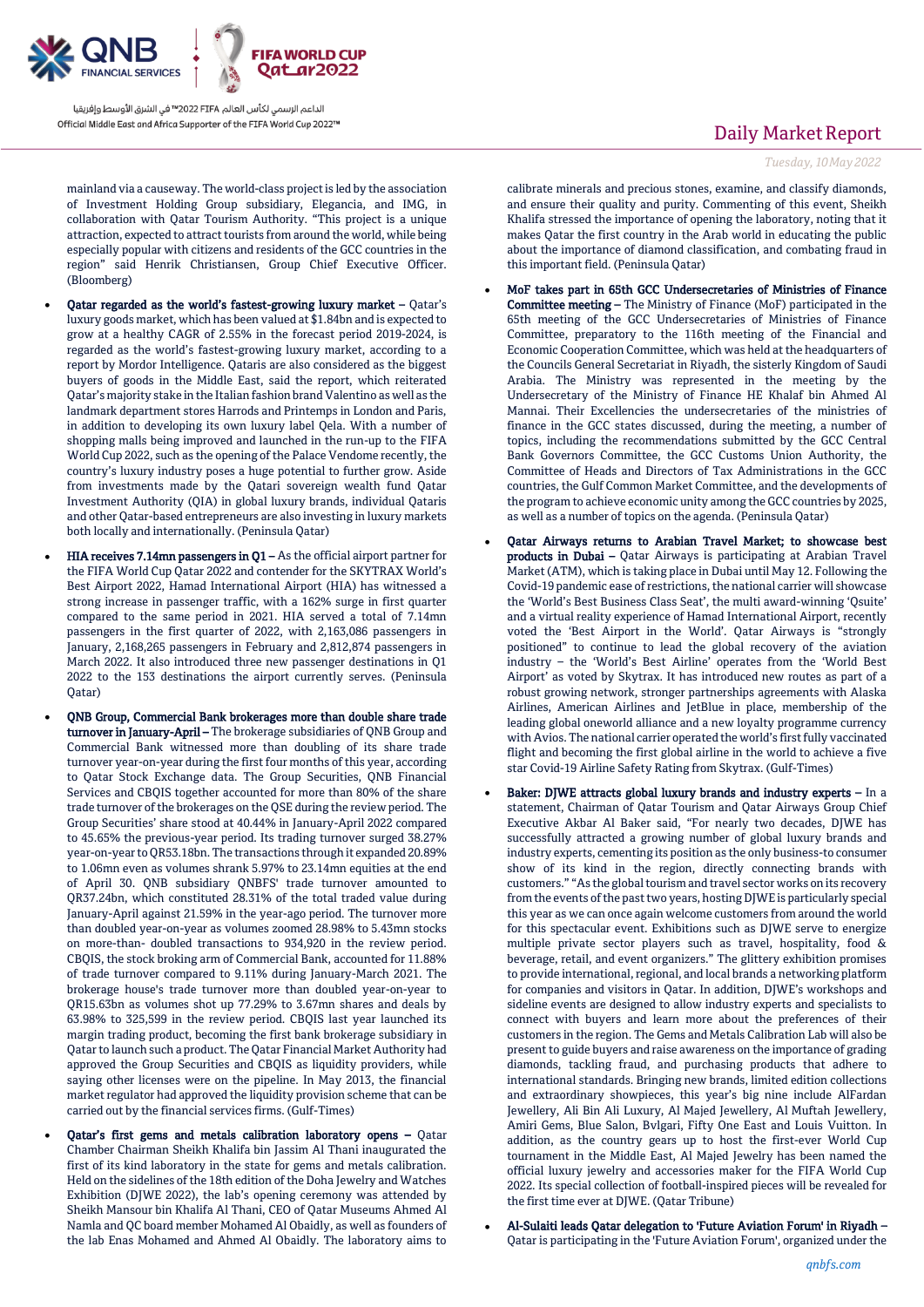

patronage of the Custodian of the Two Holy Mosques King Salman bin Abdulaziz al-Saud. HE the Minister of Transport Jassim Saif Ahmed al-Sulaiti is heading the Qatari delegation. The three-day forum began in Riyadh Monday with an opening session that featured several transportation ministers and civil aviation authority chairpersons from around the world, as well as high-profile specialists representing regional and international civil aviation organizations, and CEOs of multiple universal airlines. With more than 60 participating countries and 120 speakers, the forum focuses on three main themes: "Innovation, growth, and sustainability as key and influential axes in the civil aviation industry" and aims at finding solutions that contribute to civil aviation industry's prosperity in the coming years. (Gulf-Times)

 MoL: 192 citizens recruited by the private sector in April – The Ministry of Labor announced the recruitment of 192 male and female job seekers in the private sector during April 2022.The Ministry's Statistical Bulletin, which includes the most prominent statistics and figures of the labor sector in Qatar, as well as the results of inspection visits to various establishments, indicated that the recruitments were distributed among the sectors as follows: Finance and insurance sectors - 74 jobs, energy and industry - 27, IT and telecom sector -24, services and transportation - 25, real estate and contracting -12, private entities - 26s, and hospitality sector - 4 jobs. The ministry stated that the key companies that were among the most cooperative in employing citizens during April were Qatar National Bank (9 jobs), Doha Bank (13), Dukhan Bank (22), Dlala Brokerage and Investment Holding Company (7), Qatar Foundation (4), Aspire Zone (12), Vodafone Qatar (17) , BEIN Sports (5), Katara Hospitality (3), Msheireb Properties (2), Qatari Diar Real Estate Company (2), Waseef Asset Management Company (3), Qatar Ports Management Company (2), Al Rayyan for Media and Marketing Company (3) and RKH (3 jobs). (Peninsula Qatar)

### *International*

 US wholesale inventories rise strongly; first-quarter GDP seen revised slightly up – US wholesale inventories increased solidly in March and the pace of accumulation in the prior month was stronger than previously reported, which could lead to a small upward revision to the first-quarter gross domestic product estimate. The Commerce Department said on Monday that wholesale inventories rose 2.3% in March as reported last month. Data for February was revised higher to show stocks at wholesalers climbing 2.8% instead of the previously reported 2.6%. Economists polled by Reuters had expected March inventories would be unrevised. Wholesale inventories advanced 22.0% in March on a year-onyear basis. Inventories are a key part of gross domestic product. Wholesale motor vehicle inventories accelerated 2.4% after rebounding 1.9% in February. Wholesale inventories, excluding autos, rose 2.3% in March. Inventory investment slowed in the first quarter from the October-December period's robust pace, subtracting 0.8 percentage point from GDP last quarter. That combined with a record trade deficit to weigh on GDP, resulting in the economy contracting at a 1.4% annualized rate in the first quarter. Following February's upward revision, economists estimate that inventories subtracted 0.6 percentage point from GDP, which would trim the pace of decline in output to a 1.3% rate. Economists had anticipated the rate of decrease in GDP would be raised to a 1.5% rate after data last week showed the surge in the trade deficit in March was bigger than what they said the government assumed in its snapshot of first-quarter GDP. "The real change in inventories in the first quarter looks strong," said Daniel Silver, an economist at JPMorgan in New York. "But this is still more modest than the fourth quarter change in inventories, and we still believe inventories weighed on GDP growth in first quarter." The government is scheduled to publish its first GDP revision later this month. The number could also be impacted by March business inventories data due next week as well as any revisions to March retail sales, industrial production, housing starts and durable goods orders data. Sales at wholesalers increased 1.7% in March after gaining 1.5% in February. At March's sales pace it would take wholesalers 1.22 months to clear shelves, unchanged from February. With the Federal Reserve raising interest rates to curb inflation, demand is expected to cool. Some economists warn that this, in an environment of fractured supply chains, could create an inventory imbalance that could trigger a recession. "The current supply-

## Daily Market Report

*Tuesday, 10May2022*

chain disruptions are making it difficult for businesses to manage their inventories," said Matt Colyar, an economist at Moody's Analytics in West Chester, Pennsylvania. "Therefore, it's possible that businesses are caught with excess inventories in a couple of years as they over-order today to compensate for the delays." (Reuters)

- NY Fed survey: US consumer short-term inflation outlook dips, spending **plans rise –** US consumers' inflation expectations one year from now dipped in April but their view of inflation over the medium-term rose and household spending expectations also climbed to a record high, according to a Federal Reserve Bank of New York survey published on Monday. Median expectations for where inflation will be in one year fell 0.3 percentage point to 6.3%, while they increased to 3.9%, a rise of 0.2 percentage point, over a three-year outlook. Americans are in the grip of 40-year-high inflation with few signs it will swiftly abate any time soon. Russia's invasion of Ukraine has driven up food and energy prices and COVID lockdowns in China are keeping the supply chains of other goods snarled. But there are still tentative signs it has peaked, with the Labor Department's closely watched Consumer Price Index gauge for April due to be released on Wednesday. Both headline numbers and core prices are seen dropping year over year for the first time since August, according to a Reuters poll of economists but on a month to month basis core price inflation may tick back up to 0.4% from 0.3%. Last week the central bank raised interest rates by half a percentage point, the biggest hike in 22 years, and Fed Chair Jerome Powell signaled policymakers stand ready to approve half-percentage-point rate hikes at upcoming policy meetings in June and July as the Fed steps up its fight to lower the rate of price increases. Tightening monetary policy works to lower inflation by dampening demand but the New York Fed survey suggests households as yet have no plans to cut back. Median household spending growth expectations rose to 8.0%, a rise of 0.3 percentage point and a record high for the series. Despite a recent drop in the US stock market, consumers also have renewed optimism on its near-term gains. The mean perceived probability that stock prices will be higher 12 months from now increased by 0.6 percentage point to 37.9%. The New York Fed survey suggests consumers see short-term relief in some areas over the year ahead with inflation expectations for gas prices, which have recently dropped back slightly, declining 4.4 percentage point to 5.2%, and food and medical care costs down by 0.2 percentage point to 9.4%. Still, median home prices expectations were unchanged at 6.0% and the expected increase in rent rose to a record high. The internet-based survey taps a rotating panel of 1,300 households. (Reuters)
- Fed report: Inflation, Ukraine war seen as chief financial risks High inflation, volatility in stock and commodity markets and the war in Ukraine have emerged as the chief risks to the US financial system, the Federal Reserve reported on Monday in a biannual update on financial stability that warned of a system poised for potentially "sudden" disruption. The quick rise in US Treasury yields, the war-related trouble in oil markets and other factors have already strained some parts of the financial system, the report cautioned, and while the stress "has not been as extreme as in some past episodes, the risk of a sudden significant deterioration appears higher than normal." "It is noteworthy that households and businesses have decreased their borrowing as a percentage of gross domestic product, and currently appear to have resources to cover debt burdens, which is an important aspect of resilience in an environment of rising interest rates," Fed Governor and vice chairdesignate Lael Brainard said in a statement accompanying the report. The report is the first to take stock of the rapid shifts in the financial landscape that have taken place since last fall, including a swifter tightening of monetary policy by the Fed and rising interest rates generally, inflation that has threatened to become more persistent, and Russia's invasion of Ukraine. The volatility has been apparent in US stock markets that have dropped sharply in recent weeks as well as in bond markets that have adjusted to higher US interest rates and tougher financial conditions as part of the Fed's efforts to slow inflation. "Inflation has been higher and more persistent than expected, even before the invasion of Ukraine, and uncertainty over the inflation outlook poses risks to financial conditions and economic activity," the report noted. "Financial markets experienced high volatility and some strains on market liquidity," over the last six months, the report said. "On net, over the period, Treasury yields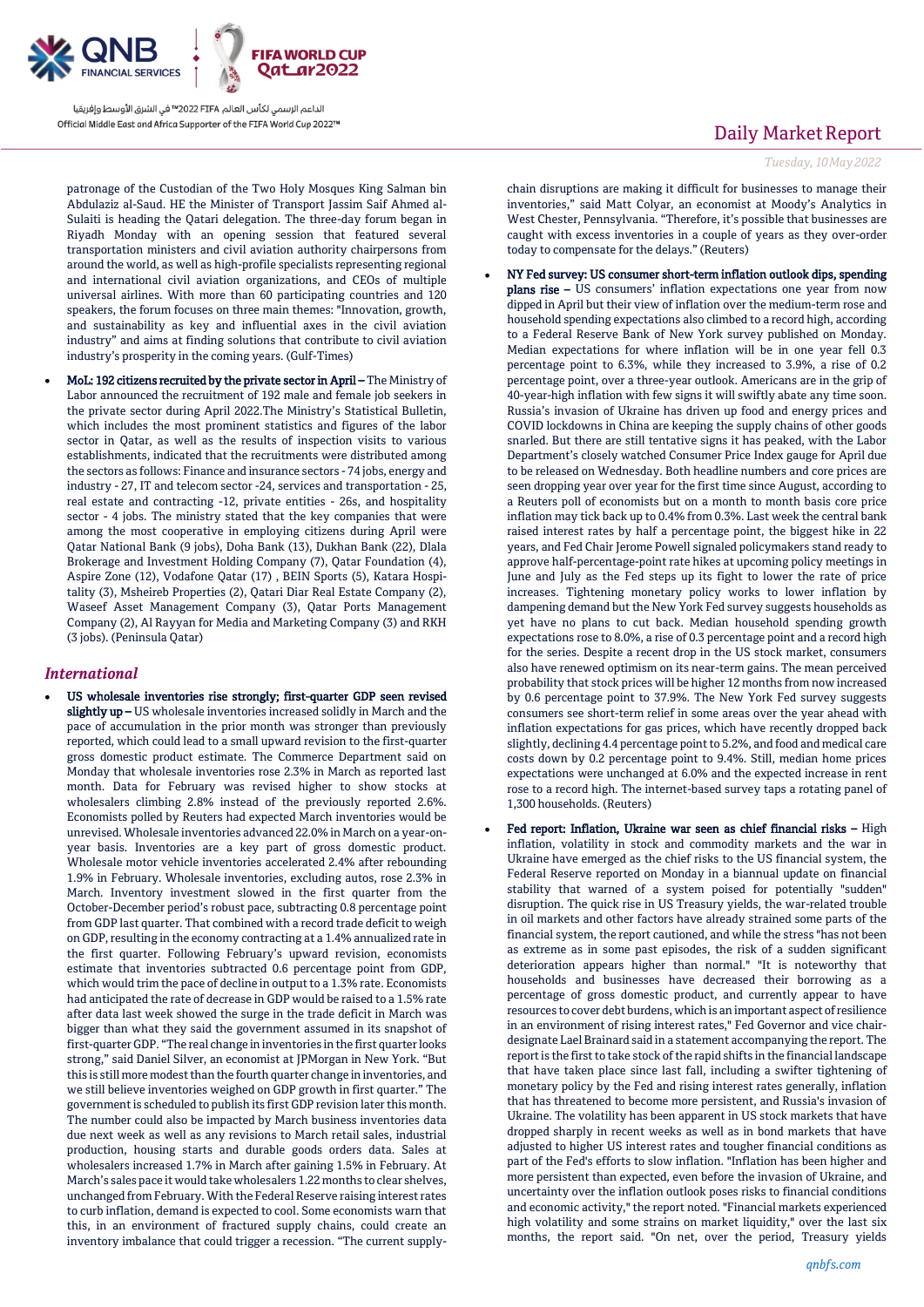

increased markedly, broad equity prices declined notably, and credit spreads widened considerably in corporate bond markets." Since closing at a record high on the first trading day of 2022, the benchmark Standard & Poor's 500 Index (.SPX) has since slid 16.5% and the Nasdaq Composite (.IXIC) has fared even worse, losing more than a quarter of its value in roughly six months. Yields on the 10-year Treasury note, influential to a range of consumer and business financing costs, has roughly doubled since the year began. In a survey of economists and market participants about the chief risks facing the US financial system, threats from the pandemic had faded and been replaced a suddenly uncertain geopolitical environment. Survey respondents, the report said, were concerned that "stresses in Europe related to the Russian invasion of Ukraine or in emerging markets - such as those that could arise from China or be driven by inflationary pressures - could spill over to the United States. In addition, elevated inflation and rising rates in the United States could negatively affect domestic economic activity, asset prices, credit quality, and financial conditions more generally." Overall corporate balance sheets remain healthy, with ample cash flow now to cover interest payment obligations. But, the report said, "the effect of high inflation, rising interest rates, supply chain disruptions, and the ongoing geopolitical conflict on corporate profitability is uncertain. A significant decline in corporate profitability or an unexpectedly large increase in interest rates could curtail the ability of some firms to service their debt." "In addition, the upward pressure on oil prices, if sustained, could curb the recovery in hard-hit industries such as airlines." (Reuters)

- UK shoppers cut spending as inflation squeeze tightens British shoppers, feeling the hit from surging inflation, cut their spending for the first time since early 2021 when the country was under a coronavirus lockdown, according to a survey published on Tuesday. The British Retail Consortium (BRC) said total retail spending among its members - mostly large chains and supermarkets - was 0.3% lower than a year earlier, compared with 3.1% annual growth in March. "The rising cost of living has crushed consumer confidence and put the brakes on consumer spending," BRC chief executive Helen Dickinson said. The annual fall in spending was the first since January 2021. The figures are not adjusted for inflation, so the fall in the volume of goods purchased will have been much greater than the drop in money spent. A 13% leap in global food prices between March and April, pushed up by the war in Ukraine, spelt more trouble ahead for retailers who would be unable to absorb all the extra costs, Dickinson said. Britain's consumer prices rose by 7.0% in the 12 months to March - a 30-year high - and the Bank of England said last week that inflation was likely to peak at more than 10% later this year, causing a sharp economic slowdown or possibly a recession. An increase in payroll taxes for both employers and workers also took effect in April. The BRC said its 'like-for-like' retail sales measure, covering only outlets open in April 2021, when non-essential shops were shut for part of the month, showed a 1.7% annual fall in spending after a 0.4% contraction in March. Spending on expensive items such as furniture and electrical goods was hit the hardest in April with delays in shipments from China adding to the problems for retailers. But good weather helped sales of garden goods. Spending on clothing for events such as weddings, many of which had been delayed by the pandemic, also rose. Separate data from payment processor Barclaycard, covering a broader range of spending, showed outlays on essential items grew by slightly less in April than in March as drivers cut back on fuel and shoppers sought to save money on groceries. But average spending on utilities leapt by almost 30% compared with a year ago as household energy tariffs went up. Overall spending by consumers grew 18.1% in April compared to the same period in 2019, reflecting the rising energy costs. The travel sector had its best month since before the pandemic as people prepared to go on holiday again. Nine in 10 people surveyed by Barclaycard expressed concern about the impact of rising household bills on their finances. But shoppers' confidence in their ability to spend on non-essential items and to live within their means was stable. Barclaycard said slower increases in spending on takeaway meals, nights out and subscriptions showed how consumers were changing their behavior. (Reuters)
	- BoE's Saunders worries inflation will be higher than forecasts Bank of England policymaker Michael Saunders, who called in vain for a big interest rate hike last week, said inflation risked exceeding BoE forecasts

# Daily Market Report

### *Tuesday, 10May2022*

that already go above 10%, and urged the BoE to "lean heavily" against it. With price growth already more than three times the BoE's 2% target, Saunders and two other members of the nine-strong Monetary Policy Committee voted to raise Bank Rate from 0.75% to 1.25% at their meeting last week. But a majority of six members backed a smaller rise to 1.0% as they worried about signs of an economic slowdown. Saunders said in a speech that he put "considerable weight" on the risk that inflation pressures would probably be greater and more persistent than expected by the BoE. He told an audience at the Resolution Foundation think tank that the BoE should "lean strongly" against high inflation expectations because "the process of re-anchoring price expectations could be very costly in economic terms". Key measures of longer-term price growth expectations were uncomfortably high and were feeding into underlying pay growth and services inflation. "The strength of external costs is eroding real incomes and is likely to cap real spending," Saunders said, acknowledging the concerns of his colleagues. "But, by creating a long period of above-target inflation, these external cost increases also may exacerbate the rise in inflation expectations and hence, with the tight labor market, could make it harder to ensure domestic inflation pressures return to a target-consistent pace." Britain's consumer prices rose by 7.0% in the 12 months to March - a 30-year high - and the BoE said last week that inflation was likely to peak at more than 10% later this year, causing a sharp economic slowdown or possibly a recession. Saunders warned that high inflation eroded the BoE's ability to loosen monetary policy during future downturns. "That credibility is not infinite and cannot be taken for granted," he said. As well as the inflationary pressures hitting many other global economies, Britain also had to contend with the fallout from its departure from the European Union and its single market which had hurt investment and productivity, he said. He also said the neutral rate of interest - the level at which it neither stimulates nor restrains demand might be somewhere in the range of 1.25% to 2.5%. Replying to a question after his speech, Saunders said financial markets were pricing that kind of range for Bank Rate over the next five years and he was inclined think that was suitable for estimating the neutral rate. Saunders voted for a 50 basis-point rate hike in February as well as last week but backed a 25 basis-point increase in March. He told reporters that his May decision was based on the calmer conditions in financial markets at that point. (Reuters)

- China's central bank pledges to step up policy support for slowing economy – China's central bank said on Monday it would step up support for the slowing economy, while closely watching domestic inflation and monitoring policy adjustments by developed economies. The People's Bank of China (PBOC) will keep liquidity reasonably ample, prioritize stability and take steps to boost confidence, the bank said in its firstquarter monetary policy implementation report. "Recently, the COVID-19 and the Ukraine crisis have led to increased risks and challenges, and the complexity, severity and uncertainty of China's economic development environment have increased," the central bank said. But China still has favorable conditions to develop its economy over the long term thanks to its big market potentials and ample room for manoeuvre, it said. China will keep its economic operations within reasonable ranges, the central bank said, adding it would not resort to flood-like stimulus. The central bank will support housing demand and step up support for housing leases, it said, reiterating it would not use property as short-term stimulus for the economy. China will keep its macro leverage ratio basically stable and also keep the Yuan exchange rate essentially stable, the central bank. The economy has taken a hit from efforts to contain the spread of record COVID-19 cases, which have led to a full or partial lockdown in dozens of Chinese cities, led by a city-wide shutdown in the economic and financial hub of Shanghai. The PBOC cut the amount of cash that banks must hold as reserves last month and more modest easing steps are expected. China will take steps to support its economy as risks grow from its COVID-19 outbreaks and conflict in Ukraine, a top decision-making body of the ruling Communist Party said last month. (Reuters)
- China April trade surplus with US at \$32.2bn China's trade surplus with the US stood at \$32.2bn in April, compared with a \$32.1bn surplus in March, Reuters calculations based on customs data showed on Monday. (Reuters)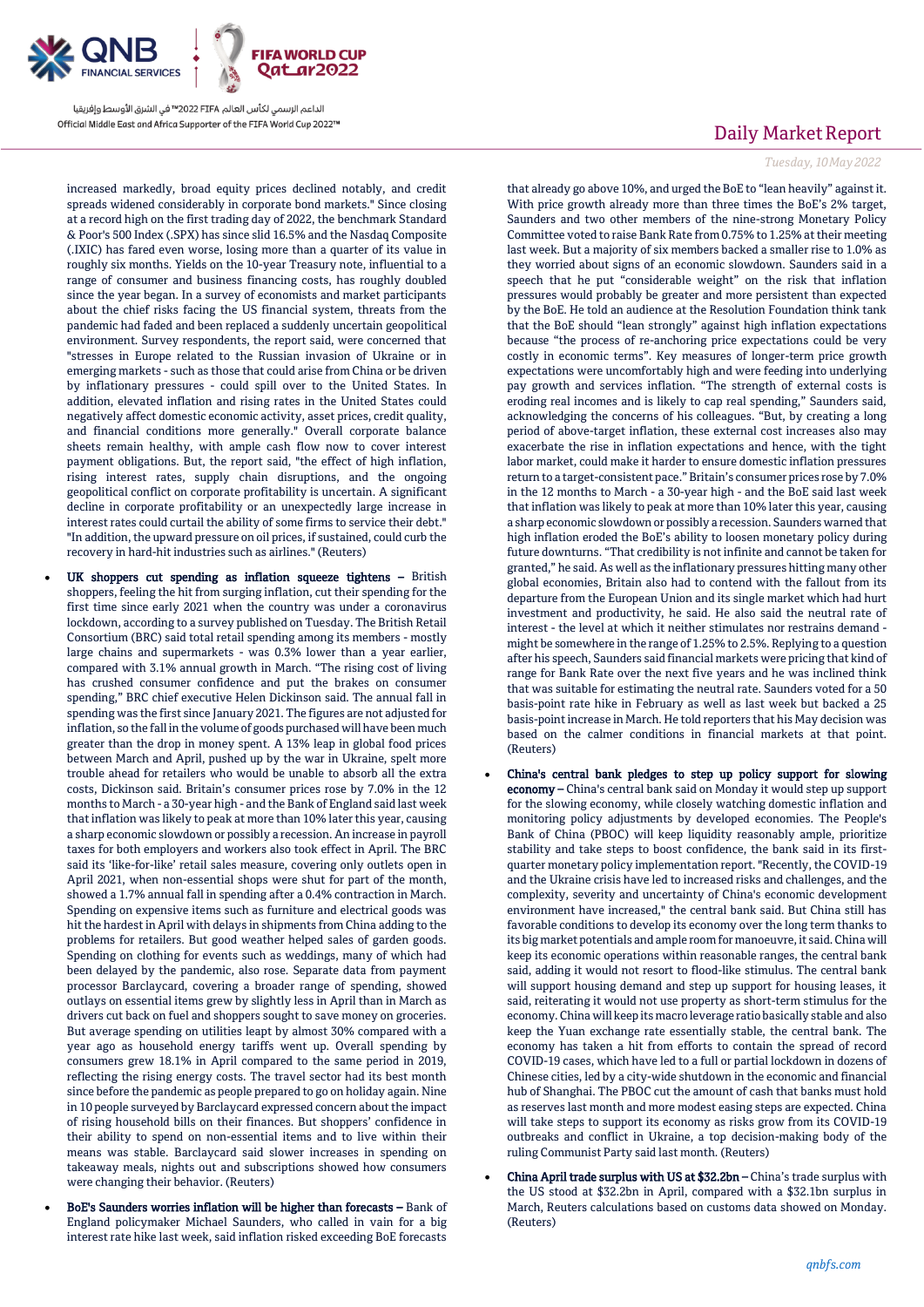

- China's exports growth hits 2 year-low as virus curbs hit factories China's export growth slowed to single digits, the weakest in almost two years, while imports barely changed in April as tighter and wider COVID-19 curbs halted factory production and crimped domestic demand, adding to wider economic woes. Exports in dollar terms grew 3.9% in April from a year earlier, dropping sharply from the 14.7% growth reported in March although slightly better than analysts' forecast of 3.2%. It was the slowest pace since June 2020. Imports were broadly stable year-on-year, improving slightly from a 0.1% fall in March and a bit better than the 3.0% contraction tipped by the Reuters poll. The weak figures show China's trade sector, which accounts for about a third of gross domestic product, is losing momentum as lockdowns across the country ensnared supply chains in major centers like Shanghai, heightening risks of a deeper slowdown in the world's second-largest economy and beyond. "The virus outbreaks in China led to huge difficulties in the production chains and the supply chains," Chang Ran, a senior analyst at Zhixin Investment Research Institute said in a note on Monday. "Meanwhile, some countries in Southeast Asia have transitioned from recovery to production expansion, replacing Chinese exports to some extent." Julian Evans-Pritchard, senior China economist at Capital Economics, said the main headwind to exports is weakening foreign demand. "The sharpest falls were in shipments to the EU and US, where high inflation is weighing on real household incomes," he said. "The declines were also especially pronounced in electronics exports which suggest a further unwinding of pandemic-linked demand for Chinese goods." (Reuters)
- Japan household spending beats expectations, but inflation risks loom Japan's household spending fell in March for the first time in three months, though the 2.3% drop was smaller than expected, as consumers remained cautious despite some easing of COVID-19 curbs. While lower coronavirus risks have boosted consumer activity since April, rising living costs may cramp Japan's consumption-led recovery for the rest of 2022, analysts say. Inflation is at a multi-year-high in the world's third-biggest economy, fanned by war in Ukraine and the yen's skid to 20-year-lows. Government data on Tuesday confirmed the March spending drop versus the same month a year earlier. The decrease was narrower than Reuters' median market estimate for a 2.8% drop, and followed 1.1% growth in February. The first fall since December was also partly due to a tough comparison with March 2021, when spending surged 6.5%, a government official told a media briefing. Some items like mobile devices, cars and takeaway foods saw robust demand, the official said. Service spending on dining and travel agencies also slightly increased year-on-year, he said. Meanwhile, spending on fresh foods and home appliances decreased from a year earlier, and consumption still remained below pre-pandemic levels in March, according to the data. Household spending in the January-March quarter was down 1.8% from the previous quarter, the data showed, as curbs to combat the Omicron COVID variant lasted until late March. "Japan has constantly lagged behind other countries in economic reopening, where consumption is still hugely swayed by infection trends and hindered from recovering further," said Takeshi Minami, chief economist at Norinchukin Research Institute. On a seasonally-adjusted, month-on-month basis, spending rose 4.1% in March, which was the first rise in three months and stronger than the forecast 2.6% growth. "Socalled 'revenge spending' on previously restricted areas likely covered the dip from consumer price hikes," said Minami, referring to households jumping on early opportunities to spend after the lifting of COVID curbs on in-person services. "However, as energy costs such as electricity bills as well as food prices have been rising, the upcoming rebound in consumption might end up not as strong as expected," he said. With households facing bigger bills, in March, Japanese real wages fell for the first time in three months as inflation outstripped steady nominal wage growth. Economists expect the world's third-largest economy to have contracted an annualized 0.7% in the January-March, followed by a 5.1% rebound in April-June, according to the latest Reuters poll. (Reuters)

#### *Regional*

 Saudi's non-oil economy remains strong, but business confidence at 3 month low – Business conditions in Saudi Arabia's non-oil economy remained strong in April, but confidence worsened amidst concerns over inflation, the war in Ukraine and renewed COVID-19 restrictions in Asia,

# Daily Market Report

### *Tuesday, 10May2022*

according to a new survey. The headline seasonally adjusted S&P Global Saudi Arabia Purchasing Managers' Index (PMI) dipped to a three-month low at 55.7, compared to 56.8 in March. However, S&P said its latest study still indicates a "strong improvement in non-oil private sector business conditions" in the kingdom, citing that the PMI reading is "firmly above" the 50.0 neutral mark. Purchasing activity and inventories in Saudi Arabia also rose at the sharpest rate since December 2017, as businesses looked to meet demand and expand inventories amid rising material costs, while job creation accelerated at its fastest pace since June 2021. "The Saudi Arabia PMI signaled another strong improvement in the health of the nonoil sector in April, but one that also showed the first signs of price pressures swaying clients' spending decisions," said David Owen, Economist at S&P Global. "Business confidence in future activity levels was down to a three-month low and one of the lowest ever recorded, indicating a marked degree of uncertainty over whether the current rate of output growth can be sustained." Respondents polled for the survey noted that some clients are wary of volatile prices and increased economic uncertainty. "There was a degree of hesitancy from some clients in the wake of volatile global prices and increased economic uncertainty," S&P said. "Notably, the latest data pointed to a solid, albeit less severe rise in average input costs as rising energy prices and supply shortages due to the war in Ukraine impacted raw material prices." (Zawya)

- 20,000 new jobs for citizens as MHRSD starts implementing Saudization of four key professions – The Ministry of Human Resources and Social Development has started implementing Saudization of four key professions in the private sector establishments effective from May 8. These include secretary, translator, storekeeper, and data entry operator in various regions of the Kingdom. Saudization of these sectors is expected to generate jobs for around 20,000 Saudi men and women. This comes in implementation of a decision issued by the ministry in October 2021 to restrict jobs in these professions in the private sector establishments to Saudis. The ministry has fixed minimum wage of SR5000 for the professions of translator and storekeeper. This decision is part of the continued efforts of the ministry to create appropriate and stimulating work environment for male and female citizens as well as to expand their participation in the local employment market. The ministry started implementing the Saudization of jobs in the marketing and administrative support fields effective from April 1, 2022, and it is expected to create more than 12,000 jobs for Saudi men and women. The minimum salary to calculate hiring one Saudi person under the Nitaqat Saudization program had been set at SR5,500 in these jobs. Minister of Human Resources and Social Development Eng. Ahmed Al-Rajhi had issued a decision under which 30% of the marketing professions have to be Saudized by all private sector establishments that employed five or more workers in the marketing professions. The marketing professions that cover under the new Saudization drive include the following: manager, marketing specialist, advertising and public relations manager, marketing sales expert, advertising designer, and commercial advertising photographer. (Zawya)
- Saudi Arabia to restart privatization plan for 29 airports Saudi Arabia is re-launching the privatization of its airports in an effort to diversify the kingdom's oil-dominated economy and secure investment as it seeks to triple annual visitor numbers by 2030. Ownership of the 29 airports has already been moved to a new entity, Matarat, in order to prepare them for the process, Abdulaziz Al Duailej, president of the General Authority of Civil Aviation, said in an interview. An international investor roadshow could start in the next 12 to 18 months. "I will not wait until 2030 to privatize the whole sector," Al Duailej said on the sidelines of the Saudi Future of Aviation Forum in Riyadh, with the selloff to be completed long before then. He said it's not yet clear how much the privatization program might raise. Saudi Arabia has previously embarked on attempts to privatize its airports, hiring Goldman Sachs in 2017 to sell a stake in Riyadh's King Khalid International hub, before abandoning the plan. The kingdom's tourism push is part of a strategy announced by Crown Prince Mohammed bin Salman to reduce reliance on the world's largest crude oil exports. The plan would turn Riyadh into a global business centre, draw foreign talent and attract 330mn visitors a year by the end of the decade. In contrast to established hubs in Doha and Dubai, the aim is to bring people into the country rather than provide global connections, Al Duailej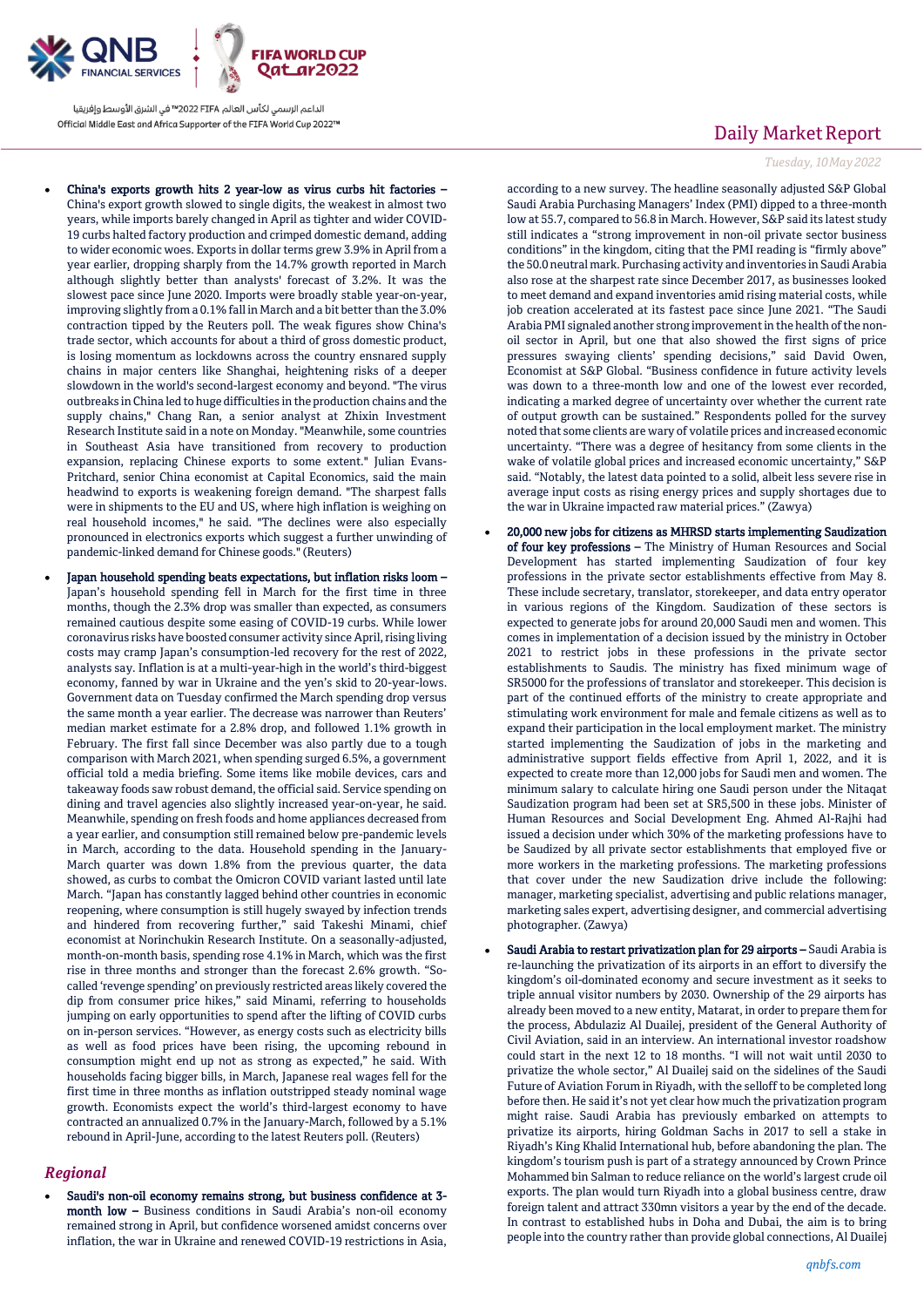

said. As part of the plan, Saudi Arabia is also looking to launch a new international airline based in Riyadh, separate to existing flag carrier Saudia, and owned by its sovereign wealth fund, the Public Investment Fund. The strategy includes developing a new airport in Riyadh that will be owned by the PIF, and an increase in the number of direct destinations served from the country to 250 from about 100 currently. (Bloomberg)

- Saudi Arabia eyes \$32bn investments for 9 projects Saudi Arabian industry sector is seeking to attract investment of \$32bn in nine projects in the fields of mining and metals to bolster exports of metal products to local and global markets, the Saudi Press Agency (SPA) reported on May 6th, citing Minister of Industry and Mineral Resources Bandar Al-Khorayef. The Saudi industry ministry is considering 145 applications for exploration licenses submitted by foreign companies, Al-Khorayef added. The underway projects include a steel panels factory with investments of over \$4bn, along with a \$2bn electrical vehicles (EV) battery plant, the minister revealed. Al-Khorayef noted that there are other projects under development for the production of aluminum, steel sheets, copper, and zinc. The recently announced investments are a part of Saudi Vision 2030 that aims to establish the mining sector as the third pillar of the national industry, Al-Khorayef said, adding that mining projects will create more than 14,500 jobs. (Zawya)
- National network for supply of natural gas in all Saudi industrial zones is in pipeline – The Ministry of Energy, in cooperation with the National Mining Committee at the Federation of Saudi Chambers (FSC), will build a national network to supply natural gas in industrial zones in all cities across the Kingdom. This will be in accordance with a well-thought-out time-bound plan in order to achieve the Kingdom's Vision 2030 to support the mining sector and raise its contribution to the gross domestic product (GDP). According to Asharq Al-Awsat newspaper, the National Mining Committee is carrying out a survey to measure the industrial sector's need to use natural gas in the manufacturing process. The National Industrial Development and Logistics Program (NIDLP), one of the programs of the Kingdom's Vision 2030, aims to transform the country into a leading industrial power and a global logistics platform by maximizing the value achieved from the mining and energy sectors. (Zawya)
- Retal plans IPO and listing shares on Saudi Stock Exchange Saudi Arabia - Retal Urban Development Company, a next generation real estate development company, intends to proceed with an Initial Public Offering (IPO) and list its shares on the Main Market of the Saudi Stock Exchange. The Capital Market Authority (CMA) has approved the company's application for the IPO of 12,000,000 ordinary shares, representing 30% of its share capital. The final offer price will be determined at the end of the book-building period. The company has developed a number of Saudi Arabia's most prestigious and exciting communities, including Nesaj Town Dammam 1 and 2, Nesaj Town AlKhobar and Retal Residence. It has also developed a number of residential communities under the 'Ewan' brand, including Ewan Al Nahda, Ewan Al Nawras and Ewan Al Maali, and launched the high-end villa project, Ayala, with its new concept and digital pre-customization, which allows customers to choose and add the details to their liking and make modifications to designs and spaces prior to purchase. (Zawya)
- UAE, Greece agrees investments in energy and other sectors Greece and the UAE agreed to jointly fund investments worth 4bn Euros (\$4.2bn) in the Mediterranean country and explore further cooperation in the energy sector, the Greek prime minister's office said. Prime Minister Kyriakos Mitsotakis met with Crown Prince HH Sheikh Mohammed bin Zayed al Nahyan in Abu Dhabi and discussed ways to strengthen bilateral ties as well as the impact of the war in Ukraine, his office said. "The renewal of the successful collaboration between the Hellenic Development Bank and Mubadala Emirates investment fund and the creation of a joint initiative for investments worth 4bn Euros is of pivotal importance," it said. Mitsotakis said there was room for further cooperation between the European Union and the UAE on renewable energy. (Peninsula Qatar)
- PMI: UAE's non-oil private sector maintains robust growth in April The UAE's non-oil private sector maintained robust growth in April supported by improving demand and a sharp rise in exports but cost pressures were a matter of concern, a survey showed on Monday. The seasonally adjusted S&P Global UAE Purchasing Managers' Index (PMI) slipped to 54.6 in April

# Daily Market Report

### *Tuesday, 10May2022*

from 54.8 in March, a three-month low. The indicator however remained above the 50.0 mark that separates expansion from contraction. There was a sharp rise in non-oil output at the start of the second quarter of the year as firms continued to benefit from increased new orders and project work. "In fact, the expansion in activity was the fastest registered since December last year, with just under a quarter of respondents seeing output increase since March," the report said. New order growth remained on a strong footing during April, despite softening slightly to a threemonth low. Exports also grew, with the latest data pointing to the fastest rise in foreign new business since January 2021. However, a solid increase in input costs during the month, largely associated with an increase in energy prices due to the Russia-Ukraine war, remained a concern weighed with survey participants pointing to higher fuel charges and a further increase in raw material prices. The rate of input price inflation was unchanged at its joint-highest for nearly three-and-a-half years. David Owen, Economist at S&P Global, said the increase "will spur greater concern of an inflationary-led dip in demand, particularly as the positive efforts from the pandemic recovery and Expo 2020 fade." Average output prices rose, albeit marginally, for the first time in nine months, as firms raised prices to shift part of the additional cost on to customers. They also boosted their inventories. Meanwhile, employment numbers slipped slightly as firms trimmed labor costs. (Zawya)

- Dubai ranks first globally in attracting FDI projects in 2021 HH Sheikh Hamdan bin Mohammed bin Rashid Al Maktoum, Crown Prince of Dubai and Chairman of Dubai Executive Council, revealed that Dubai has achieved the top ranking globally in attracting foreign direct investment (FDI) in 2021, with a record number of 418 greenfield FDI projects. Sheikh Hamdan expressed his gratitude to His Highness Sheikh Mohammed bin Rashid Al Maktoum, Vice President, Prime Minister and Ruler of Dubai, for his exceptional leadership and attributed Dubai's remarkable achievements and global rankings to His Highness's farsighted vision. Unveiling the annual 'DUBAI FDI Results and Rankings Highlights Report 2021', published by Dubai Investment Development Agency (Dubai FDI), an agency of the Department of Economy and Tourism (DET), Sheikh Hamdan stated, "Dubai's rise as the world's top-ranked destination for foreign direct investment has been driven by the visionary leadership of His Highness Sheikh Mohammed bin Rashid Al Maktoum, Vice President, Prime Minister and Ruler of Dubai. Under His Highness's directives, Dubai has created a stable, sustainable economic environment and a vibrant business ecosystem for companies and entrepreneurs to launch new ventures, tap new opportunities and expand their business both in the country and beyond its borders. Over the years, Dubai has also demonstrated its resilience to global economic fluctuations, earning the confidence of global investors, and enhancing its reputation as one of the world's leading lifestyle and business destinations. (Zawya)
- Sharjah Ruler issues Emiri Decree on Sharjah Chamber of Commerce and Industry – HH Dr. Sheikh Sultan bin Muhammad Al Qasimi, Supreme Council Member and Ruler of Sharjah, has issued Emiri Decree No.36 for 2022 regarding formation of the Board of Directors of Sharjah Chamber of Commerce and Industry (SCCI). The decree stipulated that the board of directors of the Sharjah Chamber of Commerce and Industry would be reformed under the chairmanship of Abdullah Sultan Mohammed Al Owais, and the membership of the following: 1. Sheikh Majid bin Faisal bin Khalid bin Khalid Al Qasimi. 2. Ahmed Mohammed Obaid Issa Al Naboodah. 3. Jamal Muhammad Sultan bin Howiden. 4. Halima Hamid Ali Al Owais. 5. Raghda Humaid Omran Taryam. 6. Ziyad Mahmoud Khairallah Al Haji. 7. Muhammad Ahmad Muhammad Al Shehhi. 8. Sultan Muhammad Hussain Al Mulla. 9. Abdullah Ibrahim Deaifis. 10. Obaid Awad Al Tunaiji. 11. Ali Obaid Ali Obaid Al Zaabi. 12. Ali Muhammad Abdullah Al Khayal. 13. Mohammed Rashid Ali Al Dimas. 14. Muhammad Ali Marzouq bin Kamel. 15. Mohammed Hilal Al Hazami. 16. Nasser Mosbeh Ahmed Al Tunaiji. 17. Waleed Abdul Rahman Bukhatir. According to the Decree, the term of membership in the Council is four years, starting from the date of its first meeting, and may be extended for a similar period, provided that the Council continues to conduct its business at the end of its term until a new council is appointed. (Zawya)
- Fitch Downgrades Mashreqbank's viability rating to 'bb+' Fitch Ratings has downgraded UAE-based Mashreqbank (Mashreq) viability rating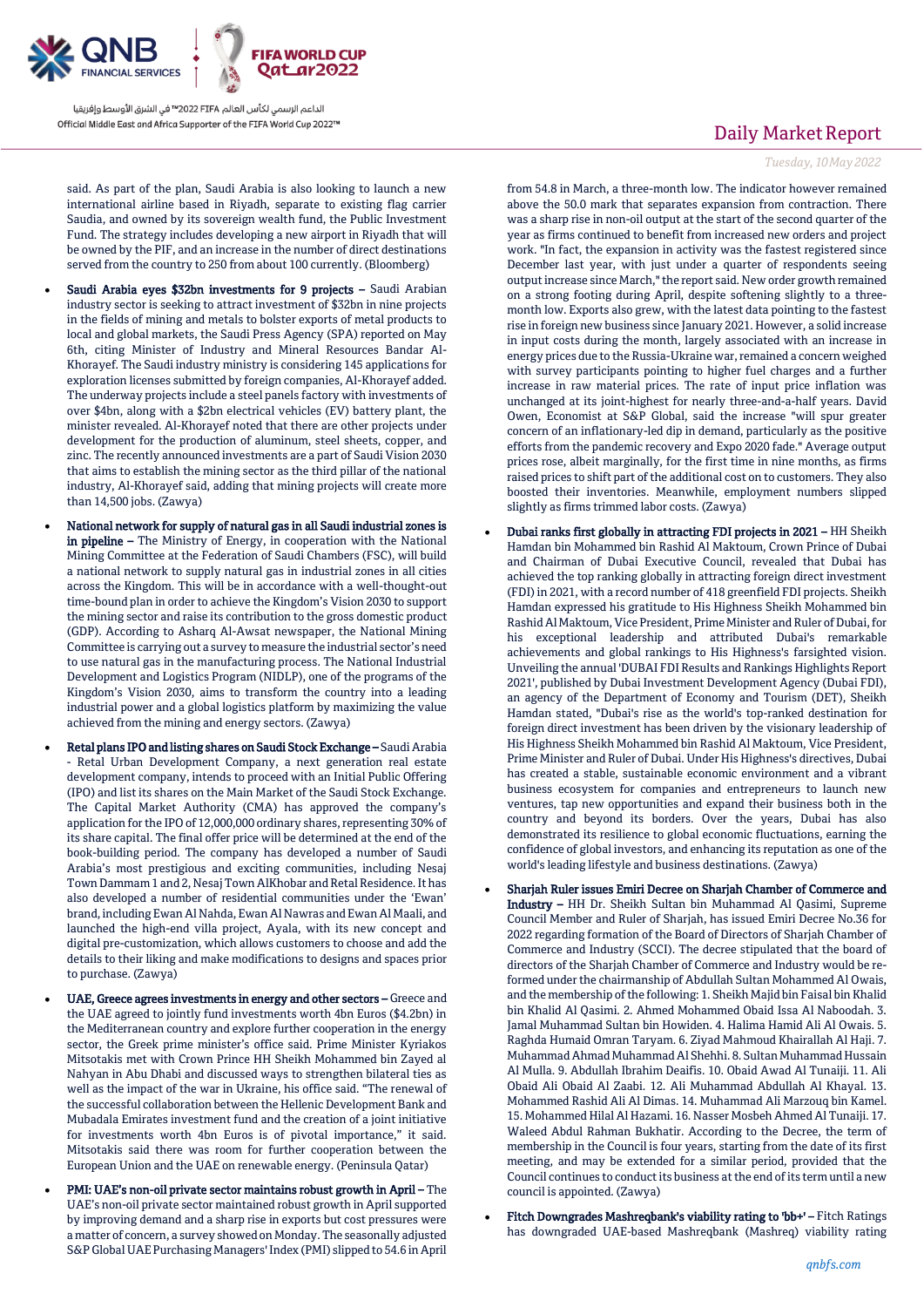

(VR) to 'bb+' from 'bbb-' and removed it from rating watch negative. (Fitch Ratings)

- DEWA completes 98.83% of its AED266mn water pipeline project Dubai Electricity and Water Authority (DEWA) has completed 98.83% of its project to extend its water transmission network by 36 kilometers across Dubai, at a total cost of about AED 266mn. The project includes the enhancement of water network including the installation and commissioning of pipelines along Sheikh Mohamed bin Zayed Road and Emirates Road; pipelines from the Hassyan Pump Station to Dubai Investments Park and Dubai World Central, pipelines from the Seawater Reverse Osmosis (SWRO) station in the Jebel Ali Power Station and Water Desalination Complex to Sheikh Zayed Road, all of which are 100% completed. The project also includes installation and commissioning of a pipeline from Nakhali Reservoir to Alaweer roundabout alongside the Dubai-Hatta Road, which is 95% completed; pipelines in Muhaisinah area, which is 98% completed, and a pipeline from Margham wellfield to Dubai Al Ain Road, which is 100% completed; All the project's phases are expected to be completed by July 2022. (Zawya)
- Dubai government establishes debt management office, appoints CEO The Dubai Government said on Monday that it has established a debt management office (DMO) and appointed Rashid Ali bin Obood Al-Falasi as its chief executive. The DMO will manage the sovereign debt portfolio and will be responsible for meeting the government's financing requirements, the government said in its statement. (Zawya)
- DCT Abu Dhabi: Saadiyat Island will contribute \$1.14bn to tourism economy by 2025 – Saadiyat Island will drive Abu Dhabi's tourism sector, contributing AED 4.2bn (\$1.14bn) and attracting 19mn visitors by 2025, according to the emirate's Department of Culture and Tourism (DCT). Abu Dhabi DCT has appointed Miral, Abu Dhabi's leading creator of destinations and experiences, to oversee the Destination Management strategies of Saadiyat Island. Miral will be responsible for building on Saadiyat's current reputation of offering exceptional art and cultural experiences, raising awareness of the destination's unique proposition and growing local and international visitor numbers. Under a new "One Island Many Journeys" campaign, the island's Cultural District, including its outpost of the Paris-based Louvre Museum will be highlighted, as well as Abrahamic House, a venue to foster global tolerance and understanding, New York University Abu Dhabi and the island's beach resorts and wildlife pursuits. In April, UAE-based real estate development and investment company Aldar has acquired a 6.2mn square metre plot on the eastern side of Saadiyat Island for 3.68bn dirhams (\$1bn). The proposed development will be home to over 15,000 people and the integrated community will include 2,700 units. (Zawya)
- UAE to introduce unemployment insurance in latest economic reforms The United Arab Emirates will introduce a form of unemployment insurance, the cabinet said, the latest reform by the Gulf country as it strives to attract talent and investment amid increasing regional economic competition. Insured workers would receive some money for a limited time period if made unemployed, UAE Prime Minister and Vice-President Sheikh Mohammed bin Rashid al-Maktoum, who is also ruler of Dubai, said on Twitter, citing a cabinet decision. The statement did not specify whether this would apply equally to citizens and non-citizen residents in the UAE. "The intention is to strengthen labor market competitiveness, provide a social umbrella for workers and establish a stable working environment for all," the statement said. (Zawya)
- Bahrain's rating remains stable The Arab Investment and Export Credit Guarantee Agency announced the stability of Bahrain's country rating at level B in various degrees until the end of March 2022, by the world's leading credit rating agencies like Standard & Poor's, Fitch and Moody's. In its report published on its Twitter account @DHAMANnet, based on the assessment of the risks of countries to repay their debts to the state by specialised international institutions and companies, the agency also announced that Bahrain is among the countries that invest the most moderate/medium risks in repayment of outstanding debts, according to an assessment by both PRS and Fitch, as well as the Coface Business Climate Assessment. Credendo Group for Credit Insurance also ranked Bahrain fourth among low-risk countries in government actions in property expropriation and direct investments in the country, and fourth

# Daily Market Report

*Tuesday, 10May2022*

in each of short-term political risks in export operations to the country and risks of political violence in direct investments. The bulletin revealed that Bahrain falls into the category of countries where international exporters prefer to deal with an irrevocable letter of credit (ILC) with a maximum maturity of three years in commercial transactions. (Zawya)

- GFH acquires a majority stake in SQ Asset Management in the United States – GFH Financial Group ("GFH") announced that it has signed an agreement to acquire a majority stake in SQ Corporation – a US-based asset manager for the living sector and a property manager focused on student housing. The acquisition will see GFH launch its US operations by adding 180 real estate professionals to GFH's employee base, bringing extensive investment and asset management experience to the US real estate sector. Founded in 2013, SQ has grown into a leading living asset manager with total transactions in excess of \$1.4bn and 32 residential properties and 10,300 beds currently under management across the United States. Hisham El Rayes, CEO of GFH Financial Group, said, "We are excited to announce this acquisition, which launches GFH's US operations and provides us with direct access to the attractive living space sector and enables the Group to better access the local US market to help in Executing our real estate strategy. (Bloomberg)
- Kuwait Finance House: Bahrain Wins prestigious award from CitiBank Bahrain announced that it has received the Straight-Through Processing (STP) Excellence Award, which is awarded in recognition of exceptional performance in the field of automated processing of private transfers to individuals and financial institutions. During the event at the Bank's headquarters, the award was handed by Mr. Mohamed Al-Hammadi, Director of Correspondent Banking Group, Head of Financial Institutions in GCC, Pakistan and Iraq at CitiBank to Mr. Mohamed Fahmi Hamad, Executive Manager of Operations, IT and Corporate Communications at KFH-Bahrain. Commenting on the occasion, Mr. Mohamed Fahmi Hamad, Executive Manager of Operations, IT and Corporate Communications at KFH-Bahrain said: "We are proud of this achievement, as this award reiterates KFH-Bahrain's commitment to process remittances in accordance with the standards approved by CitiBank. We affirm our continued efforts to maintain the level of excellence whilst continuing to accomplish all our banking activities at the highest levels of quality and efficiency." "We would like to congratulate KFH-Bahrain for receiving this prestigious award, which bears witness to its outstanding performance in the field of automated remittance processing. This award also comes as a testament to the Bank's solid position as one of the leading Islamic banks at a local level and a major contributor to the development of the Islamic financial sector in the Kingdom of Bahrain," commented Mr. Mohamed Al-Hammadi, Director of Correspondent Banking Group, Head of Financial Institutions in GCC, Pakistan and Iraq at CitiBank. (Bloomberg)
- Oman reports a budget surplus in Q1 The Sultanate's general budget achieved a financial surplus of RO357mn by the end of the first quarter of this year, which will be directed to stimulating economic recovery, increasing spending on priority development projects, reducing the level of indebtedness, and managing its risks. The Ministry of Finance paid RO146.4mn by the end of the first quarter of 2022 in dues to the private sector through the financial system. (Zawya)
- GFOW calls for quick solutions to improve minimum wages in Oman The General Federation of Oman Workers (GFOW) has called for quick solutions by the government to improve the minimum wages for the national workforce. "According to the statistics published by the competent authorities, it appears that about 24% of Omanis insured in the social insurance system, have wages ranging between OMR 325 and OMR 400 only, and the same data indicates that about half of the insured Omanis receive a wage of less than OMR 500, " Nabhan bin Ahmed Al Batashi, Chairman of the Board of Directors of the General Federation of Oman Workers said. "We find that the average monthly expenditure of the Omani family is about OMR 757, according to the National Centre for Statistics and Information (NCSI). This situation calls for the need for rapid intervention and finding solutions to improve the level of wages for the national workforce, and to improve the social protection system to ensure a decent living for the worker and his family." "The recent economic conditions imposed by the adoption of some taxes, the rise in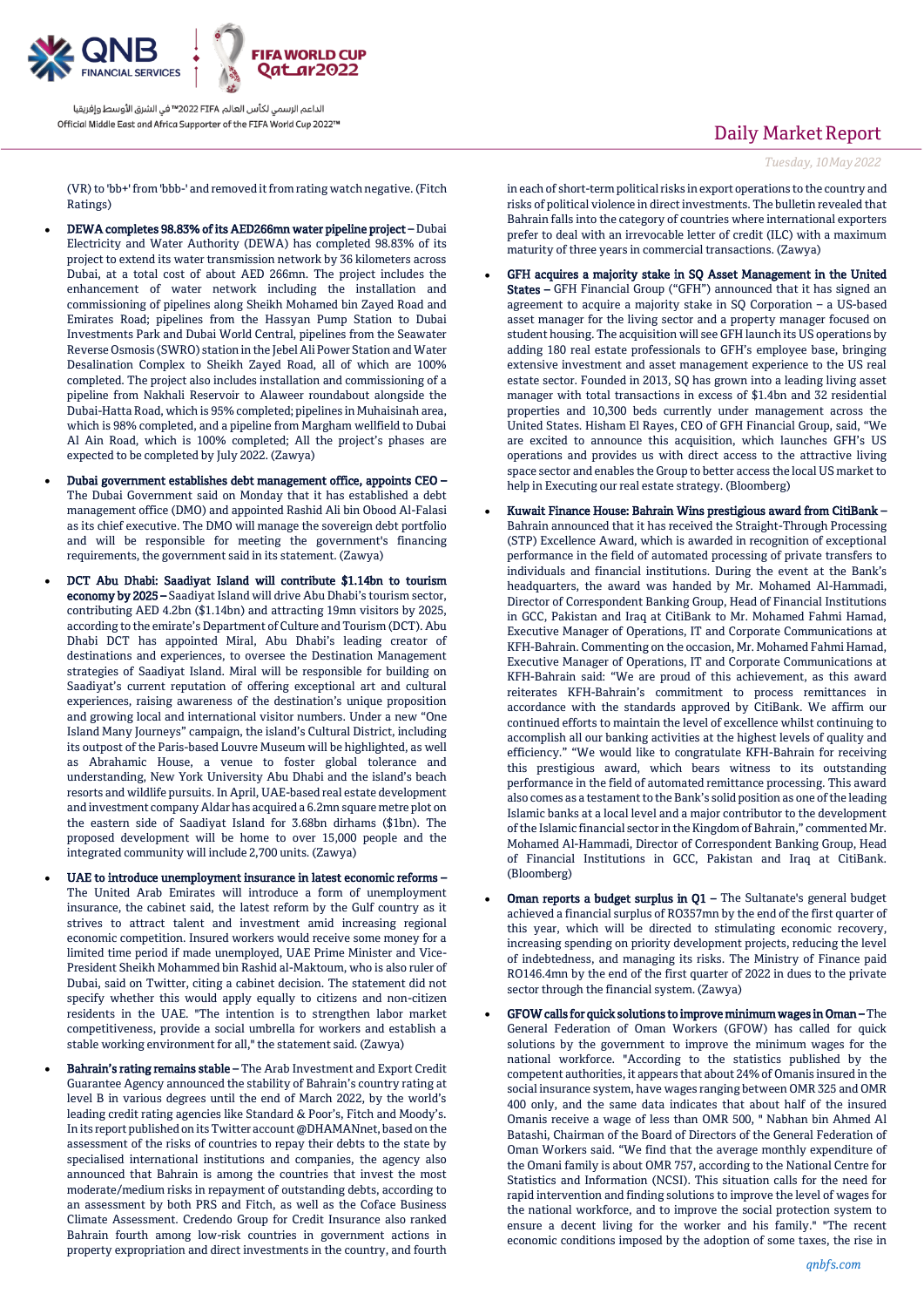

# Daily Market Report

*Tuesday, 10May2022*

prices, the gradual lifting of subsidies on a large number of goods and services, the increase in some fees, and the high rates of inflation, whose rates reached 3.6% by the end of March 2022, lead us to the importance of finding quick solutions by the government to improve the minimum wage, and the adoption of the national system for social protection, " Al Batashi said. The Chairman pointed out that the review of the minimum wage should be based on full consultation between stakeholders. The International Labour Organization Convention No. (131) encourages the establishment of a minimum wage system, the adoption of the principle of consultation with the stakeholders in this regard, and the establishment of a mechanism to amend the minimum wage system from time to time, taking into account when determining it the needs of workers and their families, and adopting appropriate measures to ensure its implementation. (Zawya)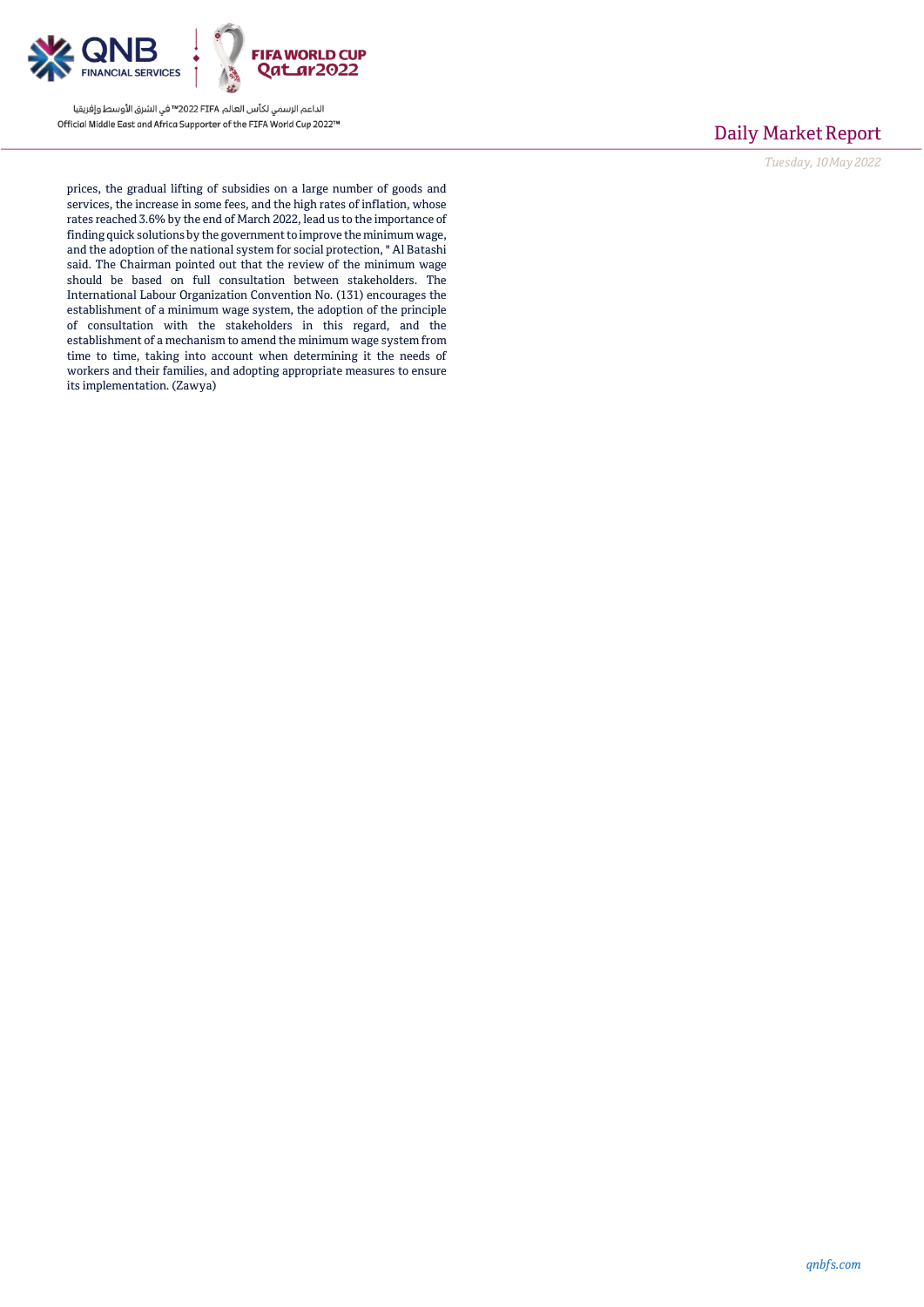

# Daily Market Report

*Tuesday, 10May2022*

## *Rebased Performance*





*Daily Index Performance*

Asset/Currency Performance Close (\$) 1D% WTD% YTD% Gold/Ounce (1.6) 1.45 (1.6) 1.45 (1.6) 1.45 (1.6) 1.45 (1.6) 1.45 (1.6) 1.45 (1.6) 1.45 (1.6) 1.45 (1.6) 1.45 (1.6) 1.45 (1.6) 1.45 (1.6) 1.45 (1.6) 1.45 (1.6) 1.45 (1.6) 1.45 (1.6) 1.45 (1.6) 1.45 (1.6) 1.45 (1.6) 1.45 (1 Silver/Ounce  $21.80$  (2.5) (8.5) (8.5) (8.5) (8.5) (8.5) (8.5) (8.6) (8.5) (8.6) (8.6) (8.5) (8.6) (8.5) (8.5) (6.5) Crude Oil (Brent)/Barrel (FM Future) 105.94 (5.7) (5.7) 36.2 Crude Oil (WTI)/Barrel (FM Future) 103.09 (6.1) (6.1) (6.1) (6.1) (6.1) (6.1) 37.1 Natural Gas (Henry Hub)/MMBtu 119.4 (4.5) (4.5) (4.5) (4.5) (4.5) (4.5) (4.5) (4.5) (4.5) 119.4 LPG Propane (Arab Gulf)/Ton 10.2 (3.1) (3.1) (3.1) (3.1) (3.1) (3.1) (3.1) (3.1) 10.2 LPG Butane (Arab Gulf)/Ton (10.2) (3.9) (3.9) (3.9) (3.9) (3.9) (3.9) (3.9) (3.9) (3.9) (10.2) Euro  $1.06$   $0.1$   $0.1$   $0.1$   $0.1$   $0.1$   $0.1$   $0.1$   $0.1$   $0.1$   $0.1$   $0.1$   $0.1$ Yen (0.2) (0.2) 13.2 (0.2) 13.2 (0.2) (0.2) (0.2) (0.2) (0.2) (0.2) (0.2) (0.2) (0.2) 13.2 GBP  $1.23$   $(0.1)$   $(0.1)$   $(0.1)$   $(0.1)$   $(8.9)$ CHF  $(8.2)$ AUD (1.8) (1.8) (1.8) (1.8) (1.8) (1.8) (1.8) (1.8) (1.8) (1.8) (1.8) (1.8) (1.8) (1.8) (1.8) (1.8) (1.8) (1.8) (1.8) (1.8) (1.8) (1.8) (1.8) (1.8) (1.8) (1.8) (1.8) (1.8) (1.8) (1.8) (1.8) (1.8) (1.8) (1.8) (1.8) (1.8) ( USD Index (0.0)  $\begin{array}{|c|c|c|c|c|c|c|c|c|} \hline \end{array}$  . The contract of the contract of the contract of the contract of the contract of the contract of the contract of the contract of the contract of the contract of the con RUB 118.69 0.0 0.0 58.9 58.9 58.9  $\,$ BRL  $(1.5)$   $(1.5)$   $(1.5)$   $(1.5)$   $(1.5)$   $(1.5)$ 

*Source: Bloomberg*

| <b>Global Indices Performance</b>                                                                                                                                                                                                                 | <b>Close</b> | 1D%*  | WTD%* | YTD%*  |
|---------------------------------------------------------------------------------------------------------------------------------------------------------------------------------------------------------------------------------------------------|--------------|-------|-------|--------|
| <b>MSCI World Index</b>                                                                                                                                                                                                                           | 2,671.83     | (3.3) | (3.3) | (17.3) |
| DJ Industrial                                                                                                                                                                                                                                     | 32,245.70    | (2.0) | (2.0) | (11.3) |
| <b>S&amp;P 500</b>                                                                                                                                                                                                                                | 3,991.24     | (3.2) | (3.2) | (16.3) |
| NASDAQ 100                                                                                                                                                                                                                                        | 11,623.25    | (4.3) | (4.3) | (25.7) |
| STOXX 600                                                                                                                                                                                                                                         | 417.46       | (2.9) | (2.9) | (20.5) |
| <b>DAX</b>                                                                                                                                                                                                                                        | 13,380.67    | (2.1) | (2.1) | (21.3) |
| <b>FTSE 100</b>                                                                                                                                                                                                                                   | 7,216.58     | (2.4) | (2.4) | (10.8) |
| <b>CAC 40</b>                                                                                                                                                                                                                                     | 6,086.02     | (2.7) | (2.7) | (21.0) |
| Nikkei                                                                                                                                                                                                                                            | 26,319.34    | (2.4) | (2.4) | (19.2) |
| <b>MSCI EM</b>                                                                                                                                                                                                                                    | 1,014.68     | (1.6) | (1.6) | (17.6) |
| <b>SHANGHAI SE Composite</b>                                                                                                                                                                                                                      | 3,004.14     | (0.9) | (0.9) | (22.1) |
| HANG SENG*                                                                                                                                                                                                                                        | 20,001.96    | 0.0   | 0.0   | (15.1) |
| <b>BSE SENSEX</b>                                                                                                                                                                                                                                 | 54,470.67    | (1.2) | (1.2) | (10.0) |
| Bovespa                                                                                                                                                                                                                                           | 103,250.02   | (3.1) | (3.1) | 7.0    |
| $RTS*$<br>we shake the second contract the second company of the second company of the second contract of the second contract of the second contract of the second contract of the second contract of the second contract of the second<br>$\sim$ | 1,088.02     | 0.0   | 0.0   | (31.8) |

*Source: Bloomberg (\*\$ adjusted returns, \*Market was closed on May 09, 2022)*

#### *qnbfs.com*